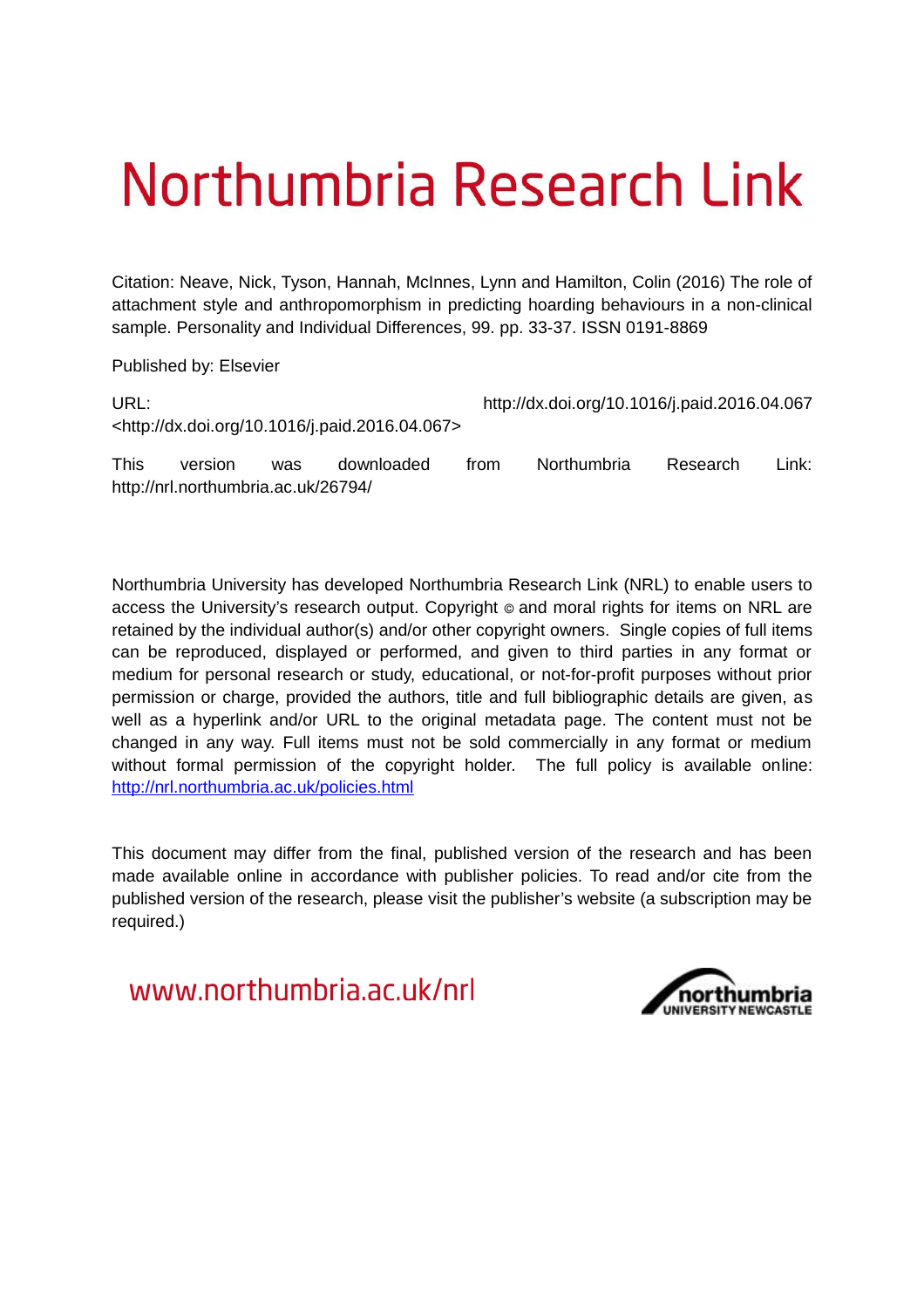# **The role of attachment style and anthropomorphism in predicting hoarding behaviours in a non-clinical sample.**

Nick Neave\*, Hannah Tyson, Lynn McInnes, & Colin Hamilton

Department of Psychology, Faculty of Health & Life Sciences, Northumbria University, Newcastle upon Tyne, NE1 8ST, United Kingdom

#### **Abstract**

Hoarding behaviours are characterised by the acquisition of and failure to discard possessions which leads to excessive and often dangerous clutter and significant psychological/emotional distress. The cognitive behavioural-model posits that a key aspect in the expression of hoarding tendencies is an excessive attachment to objects. Research indicates that attachment style and anthropomorphic tendencies are associated with excessive object attachment and subsequent hoarding. In this study, a non-clinical sample of 283 participants (210 female) completed questionnaires measuring adult attachment styles, attachment to objects, anthropomorphic tendencies, and hoarding severity and behaviours. Females displayed significantly higher scores on hoarding severity, anxious and avoidant attachments, and on anthropomorphism. Strong positive correlations were found between measures of inanimate object attachment, adult attachment style, and anthropomorphism, with hoarding behaviours and cognitions. Subsequent regression analyses revealed that one measure of adult attachment (degree of anxious attachment) and object attachment were significant predictors of hoarding behaviours and cognitions.

#### **1. Introduction**

Hoarding behaviour is defined as the process of acquiring and failing to discard possessions of potentially limited value (Frost & Gross, 1993). In severe cases hoarding can lead to the significant cluttering of living spaces which may pose serious health-risks and cause considerable distress and impairment of daily functioning for both hoarding individuals and their families (Samuels, Bienvenu, Grados, et al., 2008; Tolin, 2011). Though often expressed as a symptom-dimension of obsessive-compulsive disorder (OCD), previous research has shown that up to 83% of patients exhibiting hoarding as a primary symptom do not meet the criteria for OCD (Tolin, Meunier, Frost, & Steketee, 2011). This is also reflected in interventions utilised in hoarding treatments, as the current, most efficacious interventions employed in OCD treatment, are largely ineffective when applied to hoarding (Rufer, Fricke, Moritz, Kloss & Hand, 2006). It is therefore clear that there is an overwhelming need to identify other predictive factors of hoarding behaviours, most prominently, those which may be targeted to increase intervention effectiveness (Timpano & Schmidt, 2010).

Frost and Hartl (1996) proposed a cognitive-behavioural model of hoarding, comprising four key attributes that largely contribute to the aetiology and expression of hoarding tendencies; these are: poor executive functioning, erroneous beliefs about the nature of possessions and the self, attachment to objects, and behavioural avoidance. Subsequent research has identified a number of sub-factors associated with the prediction of hoarding tendencies such as perfectionism (Frost & Gross, 1993); intolerance of uncertainty (Luchian, McNally & Hooley, 2007); low self-control (Timpano & Schmidt, 2010); and anxiety sensitivity (Reid, Arnold, Rosen, et al., 2011). However, the aspect which has arguably accumulated the strongest supporting evidence is the tendency to exhibit excessive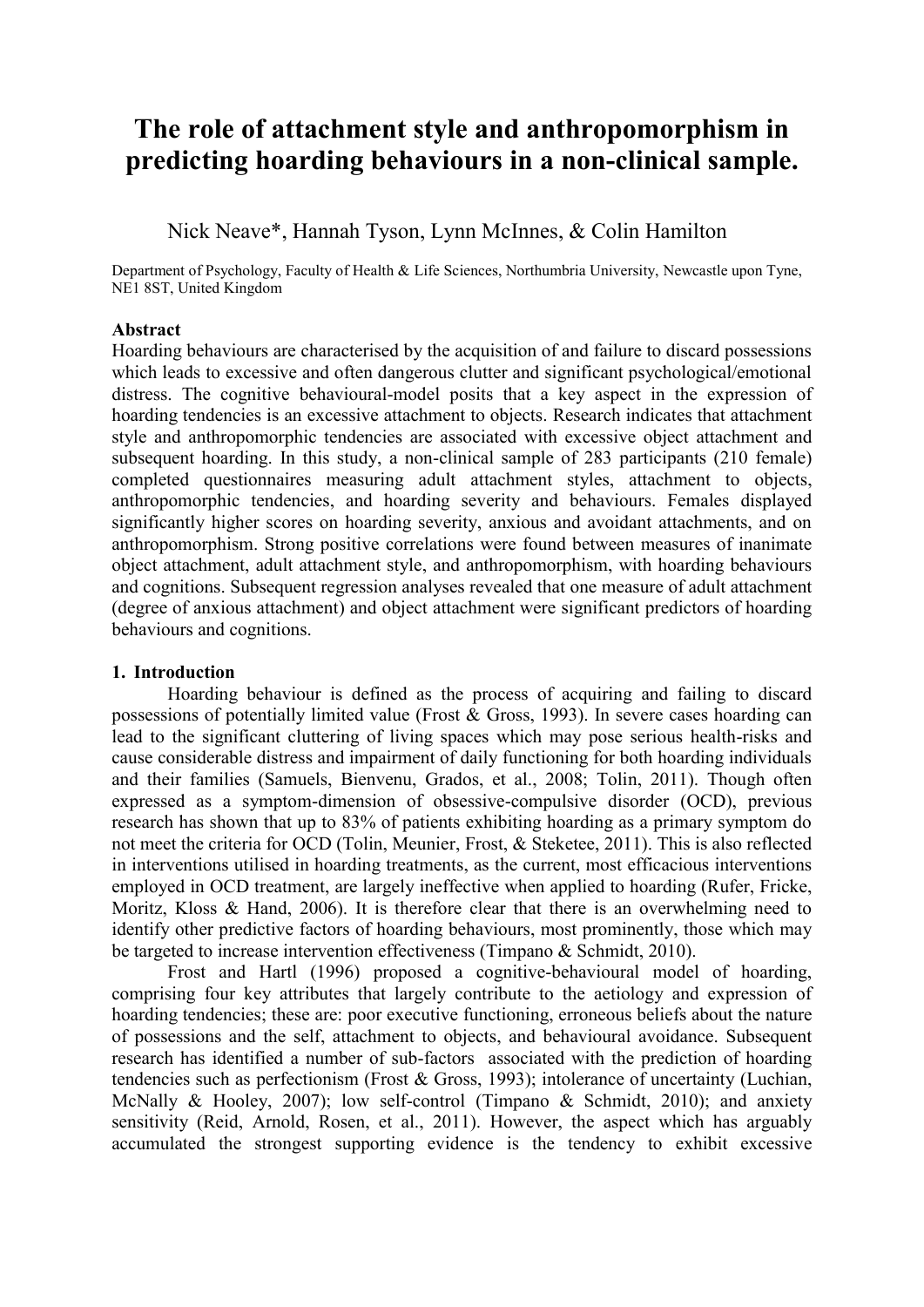attachments to objects (Frost & Gross, 1993; Frost & Hartl, 1996; Grisham, Frost, Steketee, et al., 2009).

Hoarders often report feeling intense anxiety and discomfort when a stranger touches their belongings, describing this as feeling as if they have lost control over their environment (Frost, Hartl, Christian & Williams, 1995; Grisham et al., 2009). Furthermore, Frost and Gross (1993) report that participants self-identifying as hoarders demonstrated higher levels of object attachment than non-hoarders. Additionally, in a sample of community volunteers and college students, Frost, et al., (1995) found ratings of hoarding severity to be significantly associated with greater emotional attachment to objects. Initial object attachment was the best indicator of subsequent attachments, and acquisitional behaviours, and greater levels of hoarding beliefs related to possessions providing emotional comfort, were uniquely predictive of the initial baseline attachment (Grisham et al., 2009).

While attachment to objects is important, the role of interpersonal attachment in the expression of hoarding tendencies is an area that has been somewhat under-researched. Therefore, the consideration of attachment theory may be useful in understanding hoarders' relationships to both people and objects. Theoretical and methodological advances in adult attachment research have shown that the attachment system remains active well into adulthood (Hazan & Shaver, 1987) and has been shown to strongly affect the way adults construct their close relationships (Mikulincer & Shaver, 2007; Simpson, 1990).

Attachment can be measured on two independent dimensions; anxious attachment and attachment avoidance (Bretherton, 1992). High scorers on either dimension demonstrate an 'insecure' or 'fearful' interpersonal attachment style. Those who score highly on anxious attachment demonstrate high levels of anxiety towards abandonment, or feeling unloved within their close relationships. High scores on the avoidant attachment dimension indicate high levels of anxiety toward closeness in interpersonal relationships, and a tendency to maintain emotional independence (Collins & Read, 1990). Research has suggested that those displaying insecure attachment may utilise alternative strategies to promote substitute attachments, predominately, attachment to objects (Norris, Lambert, DeWall & Fincham, 2012). Keefer, Landau, Rothschild and Sullivan (2012) reinforced this finding, stating that when attachment security is threatened, a compensatory response is to attach to non-human targets, specifically inanimate objects, as a neutral target to avoid rejection. Despite the apparent connection between an individual's attachment style and their subsequent attachment to objects, little research has explored the relationship of both interpersonal attachment and attachment to objects, toward the prediction of hoarding tendencies. A study by Nedelisky & Steele (2009) however has revealed that hoarders diagnosed with OCD reported high levels of emotional involvement with inanimate objects in comparison to low levels of emotional attachment to other people.

An additional potential factor to consider, again substantially under-researched, is anthropomorphism. Defined as the tendency to attribute human characteristics and mental states to a non-human target (Epley, Waytz & Cacioppo, 2007), anthropomorphism has been strongly associated with Frost and Hartl's (1996) cognitive-behavioural model of hoarding. Timpano and Shaw (2013) revealed that anthropomorphic tendencies were significantly associated with greater hoarding symptoms, with anthropomorphic tendency scores most strongly associated with emotional attachment, as a measure of hoarding cognitions. Neave, Jackson, Saxton & Hönekopp (2015) also demonstrated that anthropomorphising was a significant predictor of hoarding behaviours in a non-clinical sample.

As the majority of previous studies have focussed on clinical populations, there remains a lack of knowledge relating to hoarding tendencies in non-clinical samples. The aim of this current study was thus to investigate the roles of attachment styles, attachment to objects, and anthropomorphism in predicting hoarding tendencies in a non-clinical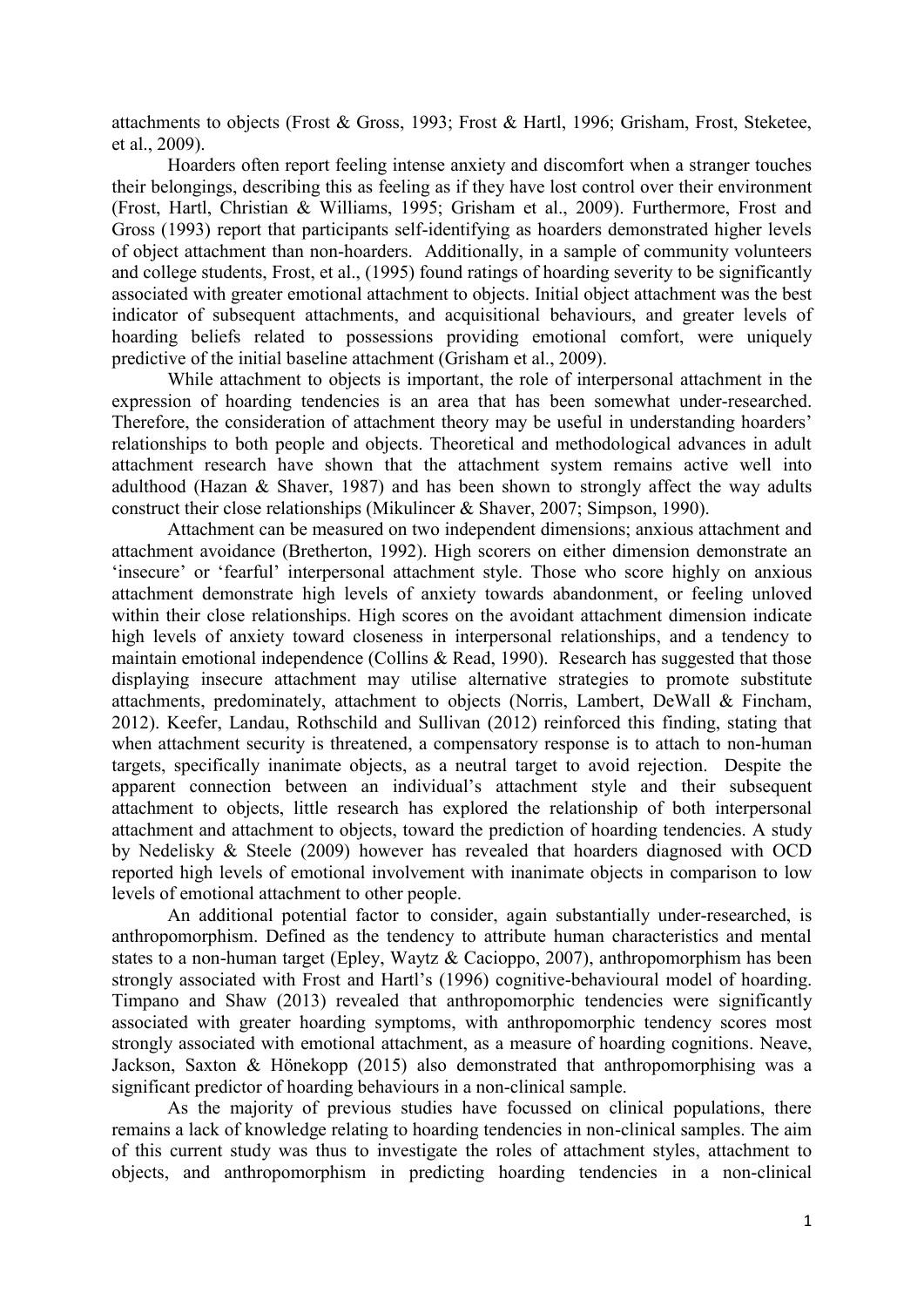population. As research has revealed sex differences in hoarding behaviours (Grisham et al., 2009; Hartl, Frost, Allen, Deckersbach, Steketee, Duffany et al., 2004), anthropomorphism (Neave et al., 2015) and in attachment styles (Del Giudice, 2011), the sample comprised males and females.

It was hypothesised that object attachment, anxious and avoidant attachment styles, and anthropomorphic tendencies would be significantly positively associated with hoarding severity and associated behaviours, but such relationships may differ slightly between males and females. A further aim was to discover, which, if any, of these factors predict hoarding behaviours and cognitions.

## **2. Method**

#### **2.1. Design**

As the primary aim of the current study was to determine the best predictor of hoarding tendencies from a number of factors (anthropomorphic tendencies, attachment styles, object attachment, age and sex), the current sample employed a quantitative correlational design.

## **2.2. Participants**

In order to carry out the current study, an opportunity sample was recruited with the sole eligibility criterion being that participants were over the age of eighteen. The initial total sample consisted of 424 participants. Due to incomplete data, 186 participants were removed from the study, the final sample therefore consisted of 283 participants comprising 210 females, mean age 22.41 (sd = 8.025), range 18-62 years, and 73 males, mean age 27.86 (sd = 13.943), range 18-68 years.

# **2.3. Materials**

To measure hoarding we used two validated measures, one assessing hoarding behaviours (Saving Inventory Revised: SI-R) and one assessing thoughts and beliefs relating to hoarding behaviours (Saving Cognitions Inventory: SCI). The SI-R contains 23 items and has previously demonstrated high internal consistency for all subscales  $(\alpha > 87)$  and good testretest reliability across four studies (Frost, Steketee, & Grisham, 2004). In our sample  $\alpha$ =.94. The SCI is a 24 item self-report measure, with good internal consistency on each subscale and the total score ( $\alpha = .96$ ) and has demonstrated both good convergent and discriminant validity (Steketee, Frost & Kyrios, 2003). In our sample  $\alpha = 95$ .

To measure attachment to other individuals we used two validated measures the Revised Adult Attachment Scale (RAAS) and the Experiences of Close Relationships – Relationship Structures (ECR-RS). The RAAS is an 18 item self-report measure of attachment style in close relationships, it is an adaption of Collins and Read's (1990) original scale which measured attachment style in romantic relationships. The RAAS consists of two subscales measuring 'avoidant' and 'anxious' attachment. The scale has demonstrated good internal consistency on both subscales: avoidance  $\alpha$ =78, anxiety  $\alpha$ =.85 (Collins & Read, 1990). In our sample  $\alpha = .69$ .

The ECR-RS is a 9-item measure designed to assess attachment patterns in a variety of relationships, giving scores on 'avoidance-related attachment' and 'anxiety-related attachment' for maternal and paternal targets. The scale has a test-retest reliability when applied to parent-specific relationships of .80, and its internal consistency is high on both the avoidance  $(α=>0.81)$  and anxiety subscales  $(α>=0.86)$ ; (Fraley, Heffernan, Vicary & Brumbaugh, 2011). In our sample  $\alpha = -91$ .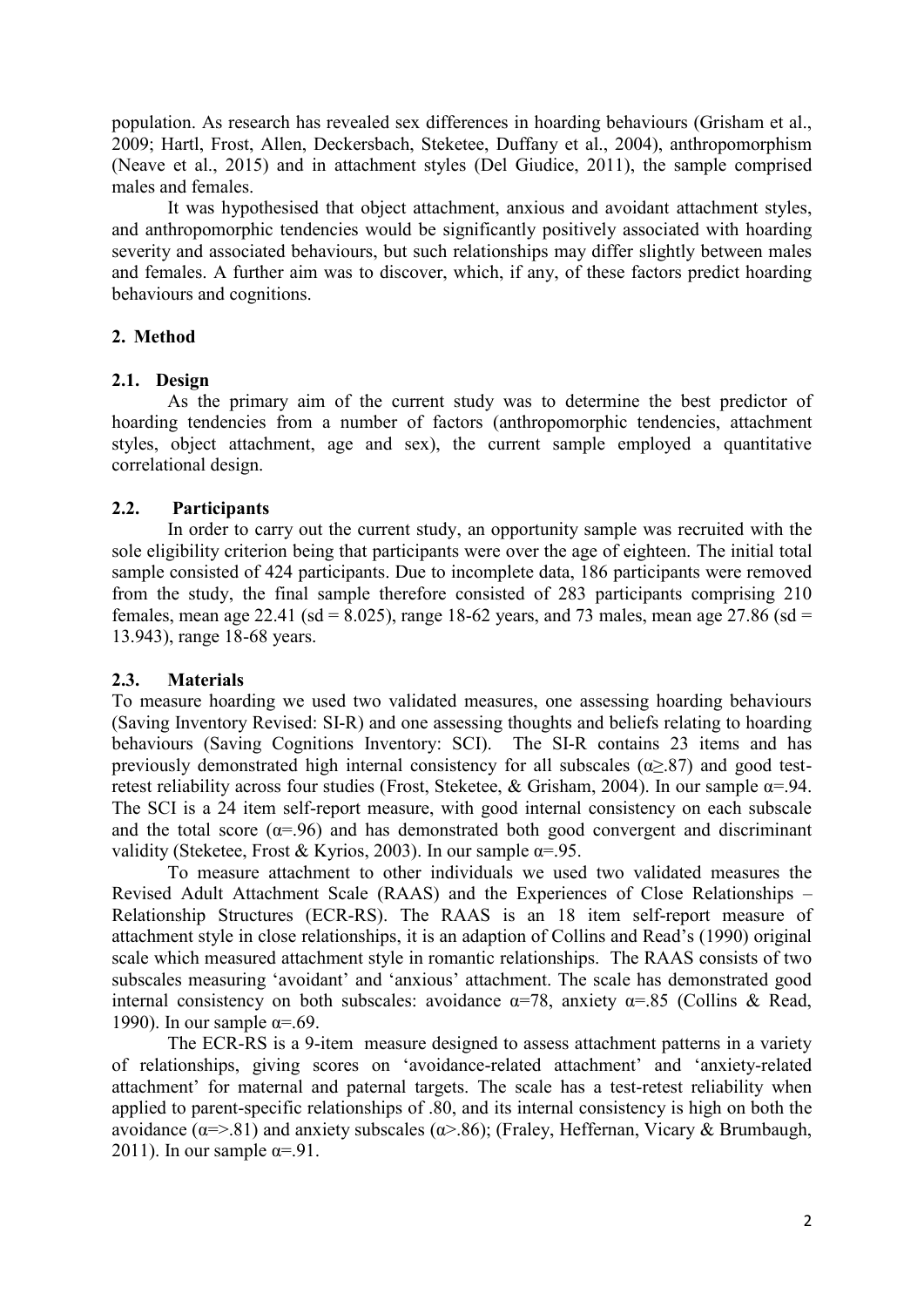To measure attachment to objects we used the Reciprocal Attachment Questionnaire– Adapted (RAQ-A) which consists of 38 items; 17 items in 4 subscales (feared loss; proximity seeking, secure bases and separation protest) assess 'inanimate object attachment security' (IOAS); 20 items in four subscales (angry withdrawal, compulsive care-giving, compulsive care-seeking and compulsive self-reliance) assess 'attachment patterns' (AP), and one item measures 'attachment relationship to inanimate objects' (ARIO). The RAQ-A has previously demonstrated good internal consistency ( $\alpha$ =.89; Nedelisky & Steele, 2009). In our sample  $\alpha$ = 84

Finally, to measure anthropomorphism we used the Anthropomorphism Questionnaire (AQ), which contains 20 items comprising two subscales ('childhood items' and 'general items') which can be summed to obtain a total score. Both subscales have demonstrated high internal consistency (childhood items,  $\alpha$ =.91; general items,  $\alpha$ =.86) (Neave et al., 2015). In our sample  $\alpha = .93$  for the total score.

#### **2.4. Procedure**

Following institutional ethical approval, prospective participants were directed to an online survey tool [\(SurveyMonkey\)](http://surveymonkey/), where they received information about the study. After indicating their informed consent they were asked to provide basic demographic data (age and sex), they were then asked to complete the questionnaires in their own time. The questionnaires were all presented in the same order as described in section 2.3. On completion all participants were fully debriefed.

#### **3. Results**

#### **3.1 Comparisons between the sexes**

Descriptive statistics for performance on all measures as a function of sex, can be found in Table 1. A series of one-way ANOVA's were conducted using SPSS with sex as the independent variable and scores on all measures as the dependent variables. There was a significant difference in age between the male and female participants, with males being significantly older,  $(F_{I, 281} = 16.460, p \le 0.001)$ . In relation to the questionnaire variables, there was a significant difference in the SI-R measure,  $(F_1, 282 = 4.350, p = .038)$ , with females reporting a higher total score. However, there was no difference in the SCI scores ( $F<sub>1, 282</sub>$  = *0.086, p = .770).* In the RAAS-Avoidance measure there was a significant difference ( $F_1$ , 282  $= 4.887$ ,  $p = .028$ ) with females reporting higher levels of avoidance. There was also a significant difference in the RAAS-Anxiety measure, again with females reporting higher levels of anxiety  $(F_1, 282 = 23.195, p \le .001)$ . There were no significant differences in the ECR-RS measures: Maternal Anxiety ( $F_{1, 282} = 2.83$ ;  $p = .094$ ), Maternal Avoidance ( $F_{1, 282} =$ 1.438, p = .231); Paternal Anxiety  $(F_1, 282) = 2.627$ ,  $p = .106$  and Paternal Avoidance  $(F_1, 282)$ *= 1.049, p = .307)*. There were also no sex differences in the RAQ-A measures: IOAS,  $(F<sub>I</sub>)$  $282 = 2.114$ ,  $p = .147$ ); AP ( $F_{1, 282} = 0.238$ ,  $p = .626$ ), and ARIO ( $F_{1, 282} = 0.987$ ,  $p = .321$ ). A final set of analyses was carried out on the AQ measures, with all three measures there were significant sex differences. In the AQ-Childhood measure  $(F_1, 282 = 57.239, p \lt 0.001)$ ; in the AQ-General ( $F_{1, 282} = 12.388$ ,  $p = .001$ ) and in the AQ Total ( $F_{1, 282} = 39.241$ ,  $p < .001$ ). In all three measures females reported significantly higher AQ scores.

#### **3.2 Relationships between the key variables**

In order to establish whether the personality measures were related to the two hoarding measures, a set of bivariate correlations was carried out. These initial findings are shown in Table 2.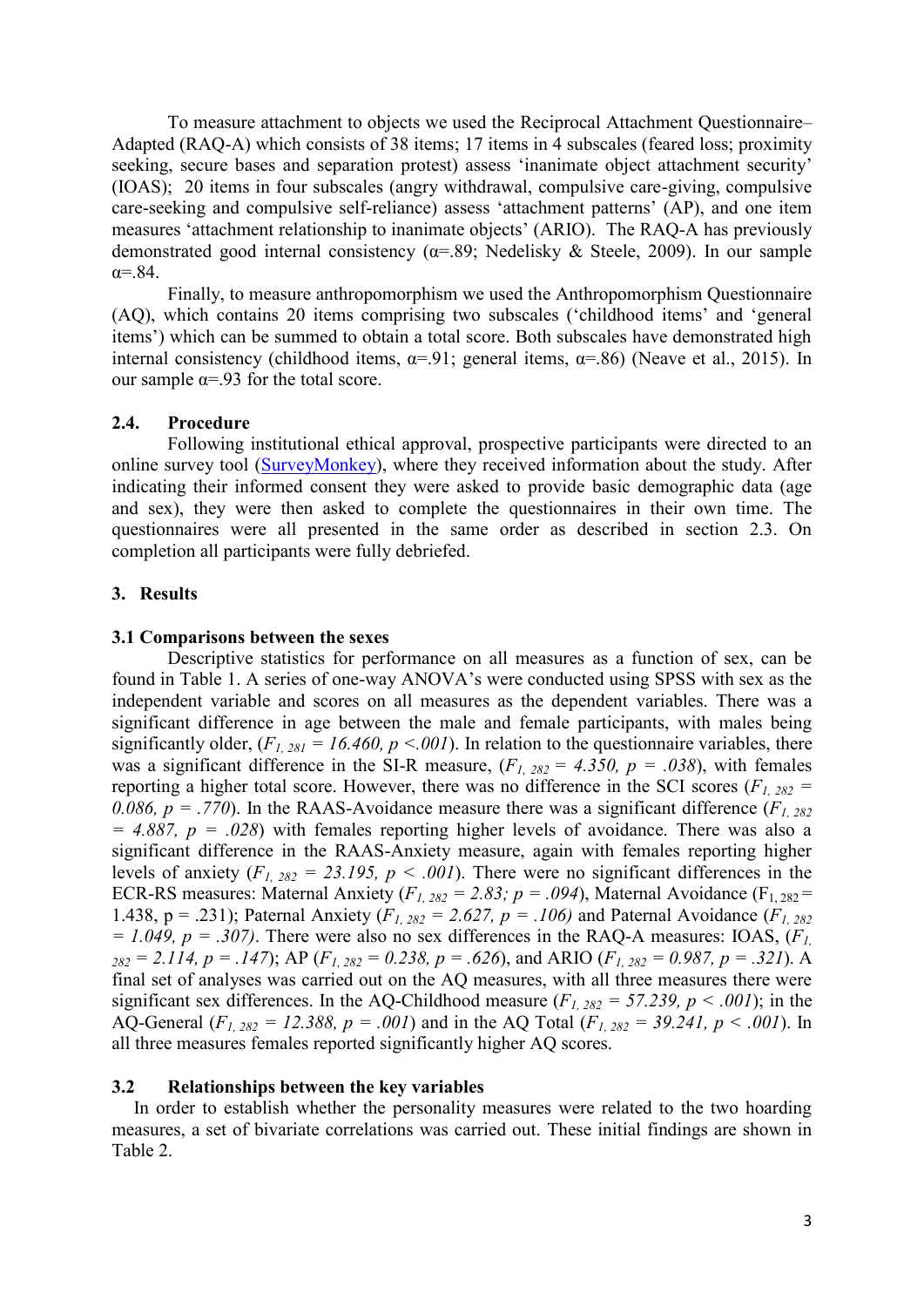As predicted, hoarding severity and cognitions were significantly positively associated with anxious and avoidant attachment behaviours, with object attachment, and with anthropomorphism. Thus, individuals displaying adult attachments associated with anxiety and avoidance, who strongly attach to inanimate objects, and who anthropomorphise, score higher on measures of hoarding severity and cognitions. Interestingly both hoarding measures were significantly negatively associated with age, with younger participants showing a greater tendency towards hoarding.

#### **3.3 Predictors of hoarding severity and behaviour**

In order to investigate the importance of the personality measures for hoarding behaviours and cognitions, a series of multiple linear regression analyses (simultaneous) were conducted. In an initial analysis all bivariate predictors that were significantly associated with both hoarding measures were ran through a multiple regression on their own without moderators to see which ones remained significant. Only the variables that were significant in this initial multiple regression went into the final regression along with their moderators. Given the potential for moderation by both age and sex, these significant variables were subsequently centred and moderation regression analyses were carried out. The first analysis had SI-R as the criterion and age, sex, RAAS Anxiety, RAQ-A IOAS, RAQ-A AP and AQ Childhood and their moderators as the predictors. The overall model was significant (*F12, 268*  $= 19.925$ ,  $p < .001$ , *adjusted*  $R^2 = .457$ ). The full model can be seen in Table 3. Four predictors were significant: RAAS Anxiety, RAQ-A IOAS, RAQ-A IOAS\*sex, and the RAQ-A AP measure. RAQ-A IOAS\*sex qualified the RAQ-A IOAS measure as the correlation coefficient of RAQ-A IOAS with SI-R was higher in males (+.804) than in females (+.508).

The second regression analysis had SCI as the hoarding criterion, and age, sex, RAQ-A IOAS and RAQ-A AP and RAQ-A Use of Attachment with their moderators as the predictors. The overall model was significant  $(F_{11, 271}) = 23.985$ ,  $p < .001$ , adjusted  $R^2 =$ *.473*). The full model can be seen in Table 4.Three predictors were significant: RAQ-A IOAS, RAQ-A AP and RAQ-A ARIO. The RAQ-A IOAS\*age moderation variable was marginally significant, with the RAQ-A IOAS\*SCI correlation coefficient higher in the youngest half of the participants  $(+.648)$  than in the oldest half  $(+.472)$ .

#### **4. Discussion**

Hoarding severity has been associated with emotional attachments and feelings of responsibility to inanimate objects (Frost & Gross, 1993; Frost et al., 1995; Grisham et al., 2009; Nedelisky & Steele, 2009) and the tendency for hoarders to anthropomorphise their possessions (Frost & Hartl, 1996; Neave et al., 2015; Timpano & Shaw, 2013). It has been speculated that attachment theory could provide a useful means of exploring such connections, as individuals who are insecurely attached to significant adult others, may develop anxiety in human relationships and seek security in inanimate objects (Nedelisky & Steele, 2009). While previous research has focussed on clinical samples of OCD patients and/or hoarders, this current study aimed to explore the possible associations between attachment style, object attachment and anthropomorphism, with hoarding tendencies and behaviours in a non-clinical sample for the first time.

Initial analyses revealed that females displayed significantly higher scores in hoarding behaviours, avoidant and anxious attachments, and in anthropomorphising, a set of findings consistent with previous research (Del Giudice, 2011; Grisham et al., 2009; Hartl, et al., 2004; Neave et al., 2015; Nedelisky & Steele, 2009). We also found strong positive correlations between measures of object attachment and an anxious attachment style, confirming the previously reported association between insecure adult attachment and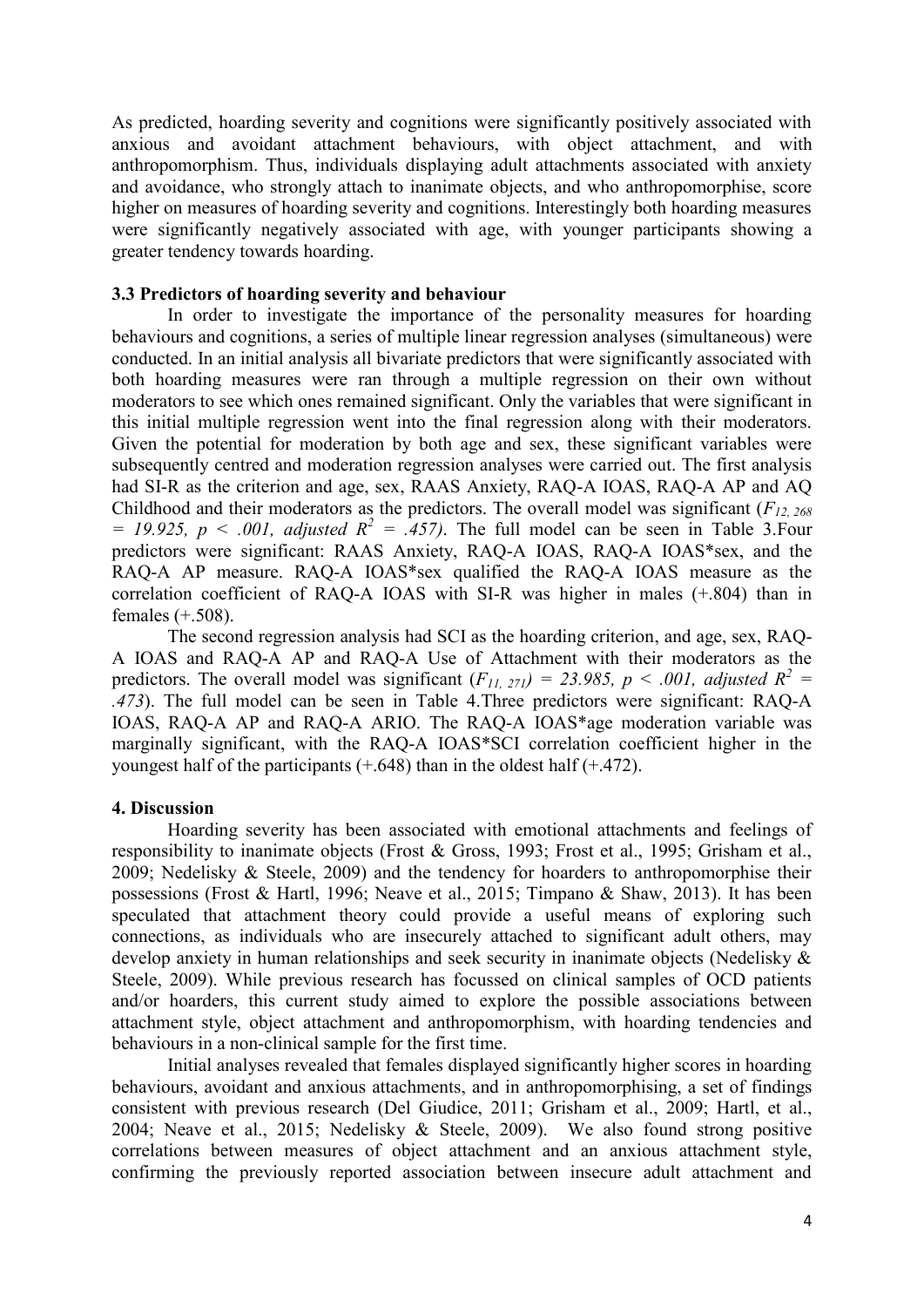attachment to inanimate objects (Keefer et al., 2012; Norris, et al., 2012). There were also strong positive relationships between object attachment and hoarding severity and behaviours, again confirming previous research in clinical samples (Grisham et al., 2009; Nedelisky & Steele, 2009). Finally, those scoring highly in anthropomorphism showed greater hoarding severity and behaviours, once more in accord with previous findings in nonclinical samples (Neave et al., 2015; Timpano & Shaw, 2013). In short, participants who displayed strong attachments to inanimate objects, displayed an adult attachment style high in anxiety and avoidance, and who scored high on anthropomorphism, displayed greater hoarding behaviours and cognitions.

In addition, significant negative correlations were found between age and hoarding severity and cognition, with younger participants displaying more hoarding behaviours and cognitions. This finding is in accord with Neave et al., (2015) in relation to hoarding cognitions, but contrary to data from a large community sample (Samuels et al., 2008) which reported hoarding to be greater in older participants. This latter study however did not use a validated assessment of hoarding behaviour, relying upon the hoarding criteria for OCD, and only asked a short series of open-ended questions to assess hoarding propensity. In nonclinical samples it appears that age is negatively related to hoarding, this possible relationship remains to be clarified in clinical samples, though presumably patients referred for clinical assessments will be more likely to be older as their hoarding will have built up steadily over time.

While we found some sex differences in predictors of hoarding severity and behaviour, our clearest finding was that attachment to inanimate objects was strongly related to, and predicted hoarding behaviours and cognitions. This is in support of previous studies (Frost & Gross, 1993; Grisham et al., 2009; Nedelisky & Steele, 2009) and serves to further highlight the importance of attachment to objects as a pre-dispositional factor of hoarding. Frost & Hartl (1996) suggested that hoarders may have a high propensity to anthropomorphise their possessions, a suggestion confirmed by Timpano  $\&$  Shaw (2013) and Neave et al., (2015). However, while we found positive associations between hoarding and anthropomorphism, the regression analyses did not find anthropomorphising to be a significant predictor, contrary to our previous finding (Neave et al., 2015). In that study we did not assess attachment to inanimate objects, and this clearly is the key factor in hoarding. It is highly likely though that the measures of object attachment and anthropomorphism used in this current study may to some extent be largely measuring the same kinds of behaviours and cognitions, table 2 showing significant positive correlations between all object attachment and anthropomorphism measures. Future research could more fully explore the similarities and differences between anthropomorphism and object attachments.

Previous research has suggested that an insecure attachment style (anxious or avoidant) may be associated with greater attachment to objects rather than people (Keefer et al., 2012; Norris et al., 2012), and thus may well be associated with hoarding. We found that individuals with anxious and avoidant attachment styles, and with higher scores on maternal anxiety and avoidance did indeed score higher on the hoarding measures. However, only scores on the RAAS anxiety attachment measure was a significant predictor for hoarding severity, but this provides some intriguing links between adult attachment style and hoarding in a non-clinical sample. Females in our sample scored higher on avoidant and anxious attachments, and also in hoarding severity, a finding in accord with Ijzendoorn, Goosens, Tavecchio, Vergeer and Hubbard (1983). These authors demonstrated that male children are more likely to attach to objects than females, provided a secure attachment style is demonstrated. However, in female children it was found that increased levels of anxious attachment predicted higher levels of attachment to objects. However, as virtually no research has considered sex differences between the aetiological factors of hoarding; further research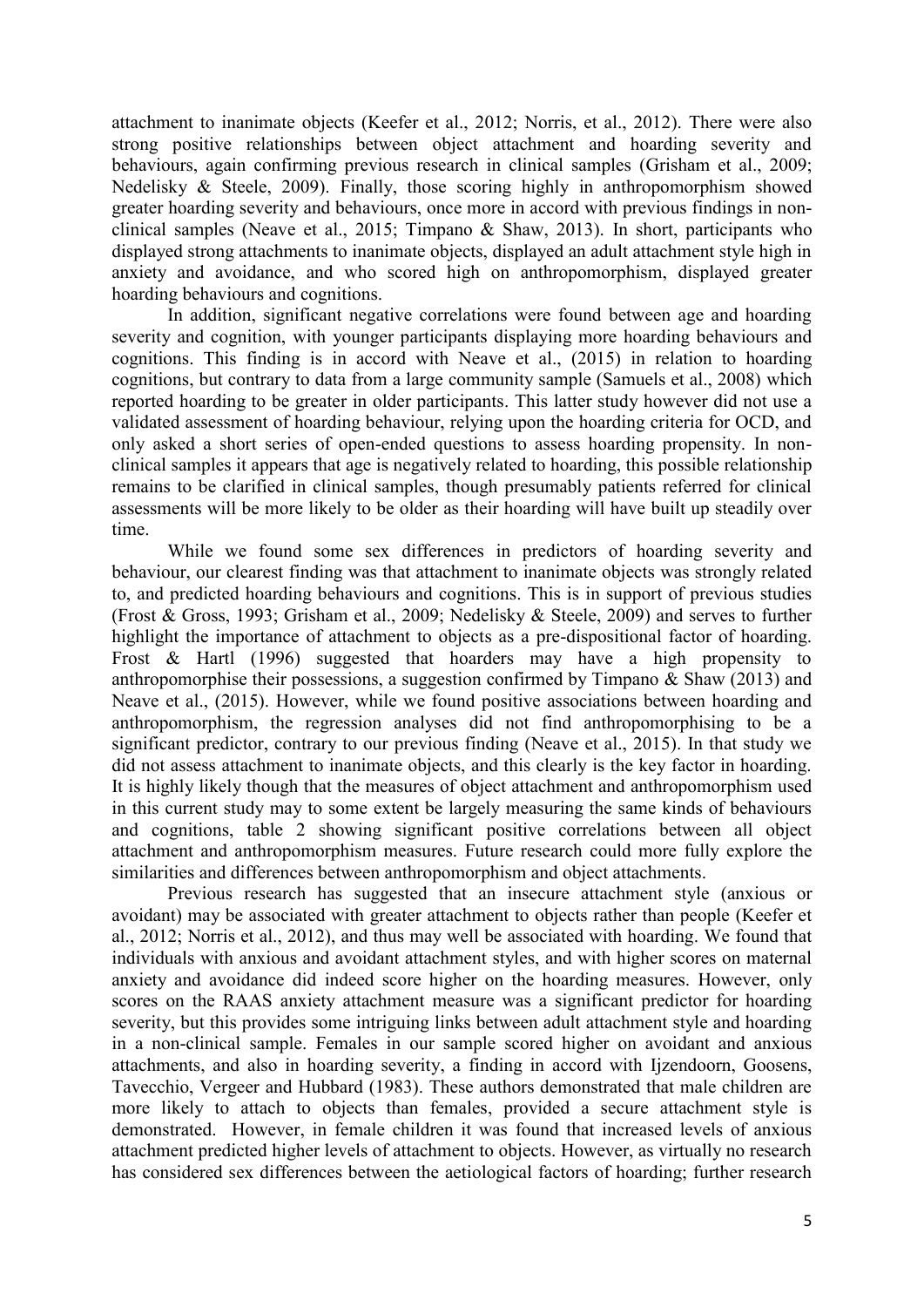should aim to investigate whether these differences exist outside of the current non-clinical sample.

One limitation of our study is that we did not include questions about the participants' interpersonal status, (whether they were single, in a relationship, married etc) and if their interpersonal relationships were satisfying. If attachment security is threatened, or the individual has high levels of insecurity then we might expect to see attachment to objects, and thus hoarding to increase. Future studies could address this issue.

In sum, our data finds strong support for previous suggestions relating hoarding severity to be associated with attachment to objects rather than to people. As such tendencies are evident in a non-clinical sample, and appears to be especially strong in younger rather than older participants, an important question relates to how hoarding tendencies can then develop into a clinical syndrome, or how such tendencies can be alleviated. Future research into attachment behaviours in males and females should clearly explore these issues.

#### **References**

- Bretherton, I. (1992). The origin of attachment theory: John Bowlby and Mary Ainsworth. *Developmental Psychology, 28*, 759-775.
- Collins, N.J., & Read, S.J. (1990). Adult attachment, working models and relationship quality in dating couples. *Journal of Personality and Social Psychology, 58*(4), 644-663.
- Del Giudice, M. (2011). Sex differences in romantic attachment: A meta-analysis. *Personality and Social Psychology Bulletin, 37*(2), 193-214.
- Epley, N., Waytz, A., & Cacioppo, J.T. (2007). On seeing human: A three-factor theory of anthropomorphism. *Psychological Review 114*(4), 864-886.
- Fraley, C.R., Heffernan, M.E., Vicary, A.M., & Brumbaugh, C.C. (2011). The experiences in close relationships-relationship structures questionnaire: A method for assessing attachment orientations across relationships. *Psychological Assessment, 23*(3), 615- 625.
- Frost, R.O., & Gross, R.C. (1993). The hoarding of possessions. *Behaviour Research and Therapy, 31*, 367-381.
- Frost, R.O., & Hartl, T.L. (1996). A cognitive-behavioral model of compulsive hoarding. *Behaviour Research and Therapy, 34*, 341-350.
- Frost, R. O., Hartl, T. L., Christian, R., & Williams, N. (1995). The value of possessions in compulsive hoarding: Patterns of use and attachment. *Behaviour Research and Therapy, 33,* 897–902.
- Frost, R.O., Steketee, G., & Grisham, J. (2004). Measurement of compulsive hoarding: saving inventory revised. *Behaviour Research and Therapy, 42*, 1163-1182.
- Grisham, J.R., Frost, R.O., Steketee, G., Kim, H., Tarkoff, A., & Hood, S. (2009). Formation of attachment to possessions in compulsive hoarding. *Journal of Anxiety Disorders, 23,* 357-361.
- Hartl, T.L., Frost, R.O., Allen, G.J., Deckersbach, T., Steketee , G., Duffany, S.R., et al., (2004). Actual and perceived memory deficits in individuals with compulsive hoarding. *Depression and Anxiety, 20*: 59-69.
- Hazan, C., & Shaver, P. (1987). Romantic love conceptualised as an attachment process. *Journal of Personality and Social Psychology, 52*(3), 511-524.
- Ijzendoorn, M.H., Goosens, F.A., Tavecchio, L.W.C., Vergeer, M.M., & Hubbard, F.O.A. (1983). Attachment of soft objects: Its relationship to attachment to the mother and thumb-sucking. *Child Psychiatry and Human Development, 14*, 97-105.
- Keefer, L.A., Landau, M.J., Rothschild, Z.K., & Sullivan, D. (2012). Attachment to objects as compensation for close others' perceived unreliability. *Journal of Experimental Social Psychology, 48*, 912-917.